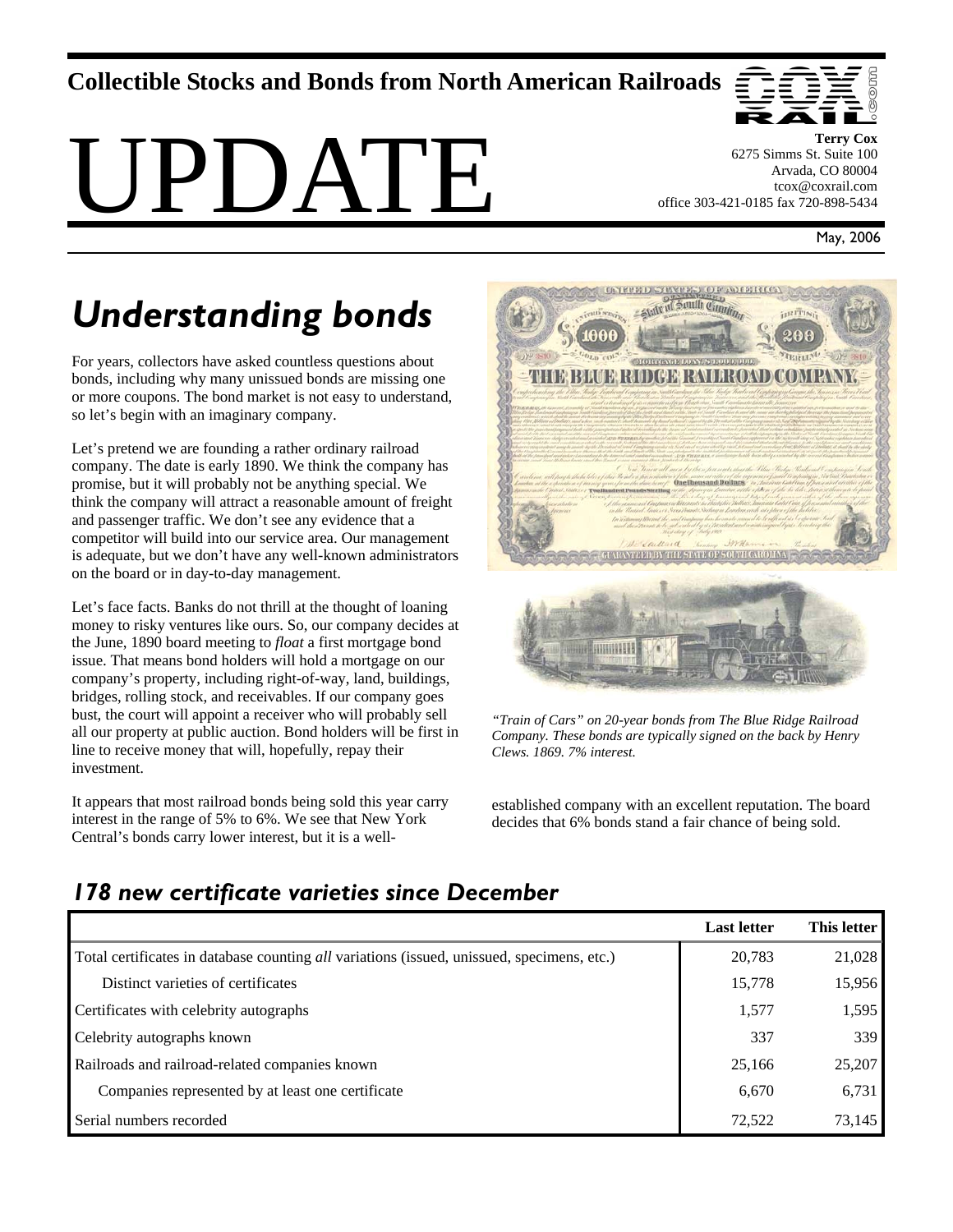#### *Contributors since Sep, 2005*

David Adams Vern Alexander Bentley Hist. Library Colin Bruce III Guenter Brueckner William Cannon Ed Costanza Dennis DeJesus Denver Stock Exchange Pete Richards Lawrence Falater Martin Fischer Willi Frei Frank Hammelbacher Kenneth Holter Barry Householder Bob Kerstein William Knadler

Franky Leewerck Edward Lewis Aspesi Luca John Mallinson Mack Martin Douglas McDonald Horst Nakonz Ron Phillips Steve Ryder Matthias Schmidt John Szabol Adam Tripp Robert Underhill Jürgen von der Brake Eric Zabilka Martin Zanke

Sincere thanks to these dealers who send me their catalogs and help keep me apprised of happenings in the hobby!

> Mario Boone Clinton Hollins Historisches Wertpapierhaus, AG Freunde Historische Wertpapiere George LaBarre Galleries, Inc. R.M. Smythe, Inc. Scripophily.com Scott J. Winslow Associates, Inc.

The board wants to raise \$250,000, so decides to issue 300 bonds in the denomination of \$1,000. The board figures they will probably need to pay an underwriter 10%, maybe 15%, to sell the bonds. The board decides to have the bonds pay semiannual interest in June and December of each year. This will obligate the company to redeem coupons for \$30 each, twice a year. After discussion, the board decides to issue 30-year bonds, a term shorter than the industry-average.

The next step is to print bonds. The board orders bonds be printed by one of the well-known bank note companies. They decide they can save money by contracting with Hamilton Bank Note Company instead of American Bank Note Company. Hopefully, our company can get a well-engraved certificate that will enhance our reputation.

After fighting over wording and terms of the mortgage, the order for 300 bonds finally goes out in August. The engraving company promises to deliver 300 serially numbered bonds plus 12 specimens in mid-September, 1890.

The bonds arrive on schedule. The president signs all 300 bonds. The treasurer will sign bonds and impress the corporate seal whenever they are actually sold.



*20-year Erie and Union Company trust mortgage bond. 1909. 5% interest.* 

Board members agree to purchase 30 bonds at \$900 each. Local big-wigs, including a mayor, a mine owner, and some bankers agree to buy 20 bonds at an average price of \$930 each. Where can our company sell the remaining 250 bonds?

New York is where the money is, but our company has no easy access to the market. The board chairman contacts the firm of J.P. Morgan, but Morgan's company is more interested in oil, steel, and very large rails at this time. By now, it is late October.

Throughout November and December, numerous contacts are made with several brokers and investment banks in New York, Philadelphia, and Boston. Some wish us well, and some agree to take ten or twenty bonds. Some agree to buy only if all 300 bonds are sold. Their average offer is \$900. The company needs to sell 180 more bonds.

By January, 1891, it appears our company might be able to make a deal with an "up and coming" investor, but not until February or March. Our company has continued to acquire right-of-way, a used locomotive, and some rolling stock, all the while trying to grade and lay steel. Unfortunately, the company coffers are almost bare, even though the board has already authorized one stock assessment.

The board decides one more assessment should keep the company limping along for another three months – maybe. Even if all 180 bonds are sold by mid-March, it will be a serious hardship to pay all interest scheduled for June. Board members agree to forego their own interest and orders coupon #1 to be removed from all unsold bonds.

Finally, the new investor comes through. In late-March, 1891, he agrees to underwrite the purchase of 175 bonds at \$850 apiece. He understands that coupon #1 has already been clipped and he will receive his first interest payment in December.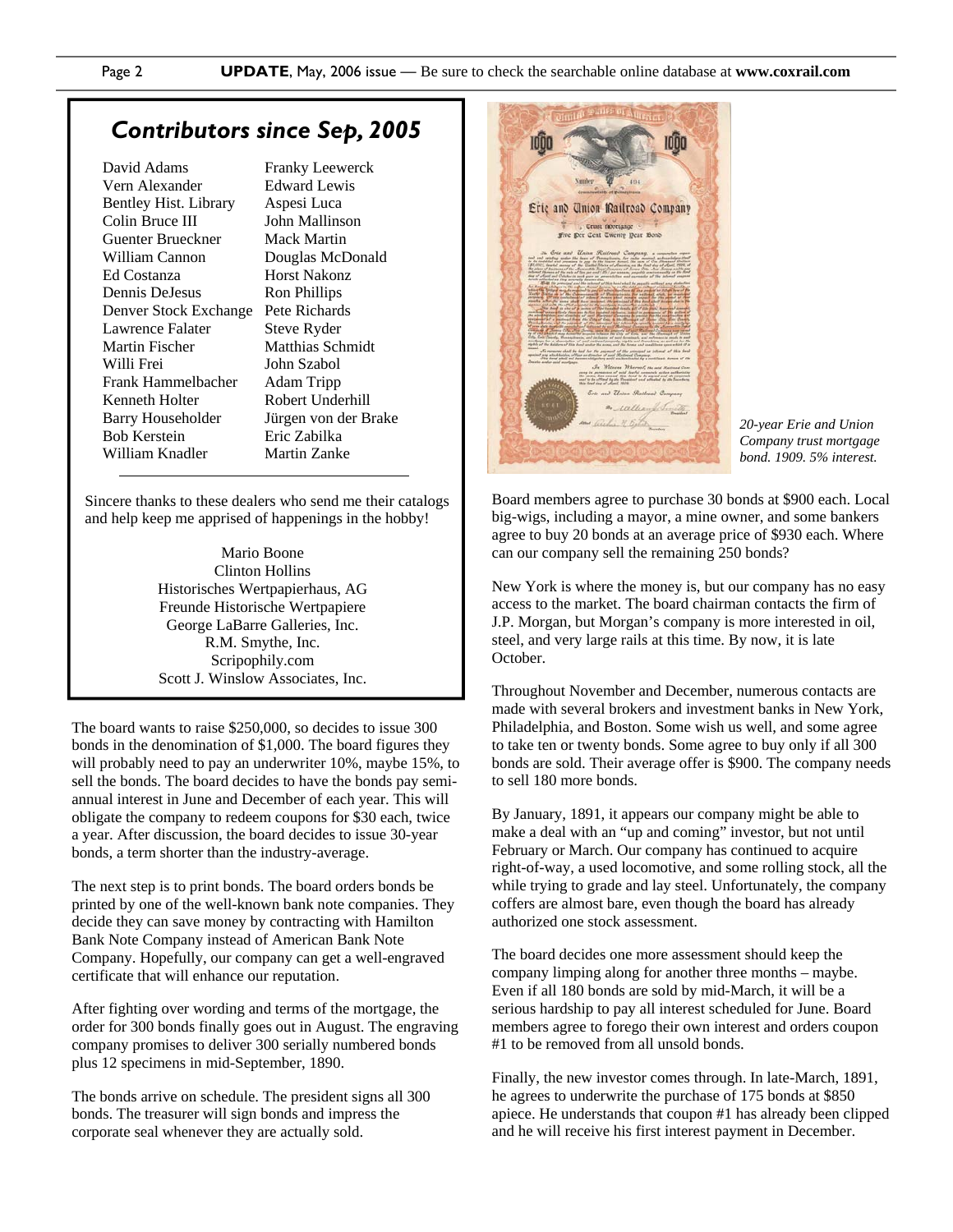At the June, 1890 board meeting, there had been much discussion about interest rates before deciding on 6%. Ultimately, 295 of the original 300 bonds were sold. Even though the face value is \$1,000, the company sold them at an average of \$872.37 each. Not counting printing and travel expenses, the company banked \$257,350.

The company must still pay \$30 for every coupon redeemed in June and December of each year. Plus, if our company manages to survive until December 31, 1921, it will need to repay \$1,000 for every bond redeemed. Was the discounting too deep? Was the bond issue a good deal or a bad one?

In 1921, the company will need to repay \$1,000 for every certificate redeemed, even though it only received \$872.37. On the surface, that seems like a poor decision. However, taking the long view, spreading the \$127.63 difference over 30 years is like adding only \$2.16 to each coupon redemption.

Looking at the finances this way, the penalty to the company's actual interest rate was minimal: the equivalent of paying 6.43% versus 6%. Not bad at all.

We need to understand that our company's bond issue is an interest-only loan. Our company will not repay a single cent of principal until bonds are redeemed in 1921.



*Common 100-year bond from the Cleveland Cincinnati Chicago and St Louis Railway Co. The central vignette is one of Smillie's most recognizable images, The Reapers. Flanking them are two train scenes, both of which are parts of larger images found on other stocks and bonds. 1893. 5% interest.* 



#### *Collectors and dealers*

We talk about collectors and dealers as if they are different animals. Truth be told, I see them as very similar. I personally don't think many pure collectors or pure dealers actually exist. Let me explain.

In my world, "dealers" are people whose primary motivation is selling. Everything in their inventory is for sale. Cash flow is king. They thoroughly understand the concept of the *time value of money.* Their goal is year-end profit, not single-item profit. If they occasionally overpay for inventory, they will sell at losses to recover their investment and move on to new acquisitions. Ideally, the shorter the period between acquisition and liquidation, the better their net profit.

"Collectors," on the other hand, collect; they don't sell. Collectors generally specialize, and they will try to acquire everything in their specialties. It is not unusual for them to *pay too much.* The longer the period between acquisition and liquidation, the better their collections. Immediate profit is never mentioned. Rarity is very important.

Humans are too complex to be so one-dimensional.

I don't think I've ever met a dealer who didn't collect something. Nor have I knowingly met a collector who has not sold – or intends to sell – something. From my perspective, there is a continuum from *collectors* to *dealers* with many people in the middle and few, if any, at the extremes.

It seems to me that hobbyists, dealers and collectors alike, (and I include myself here) have competing and conflicting interests. That is why so many of us make such strange decisions relative to collecting.